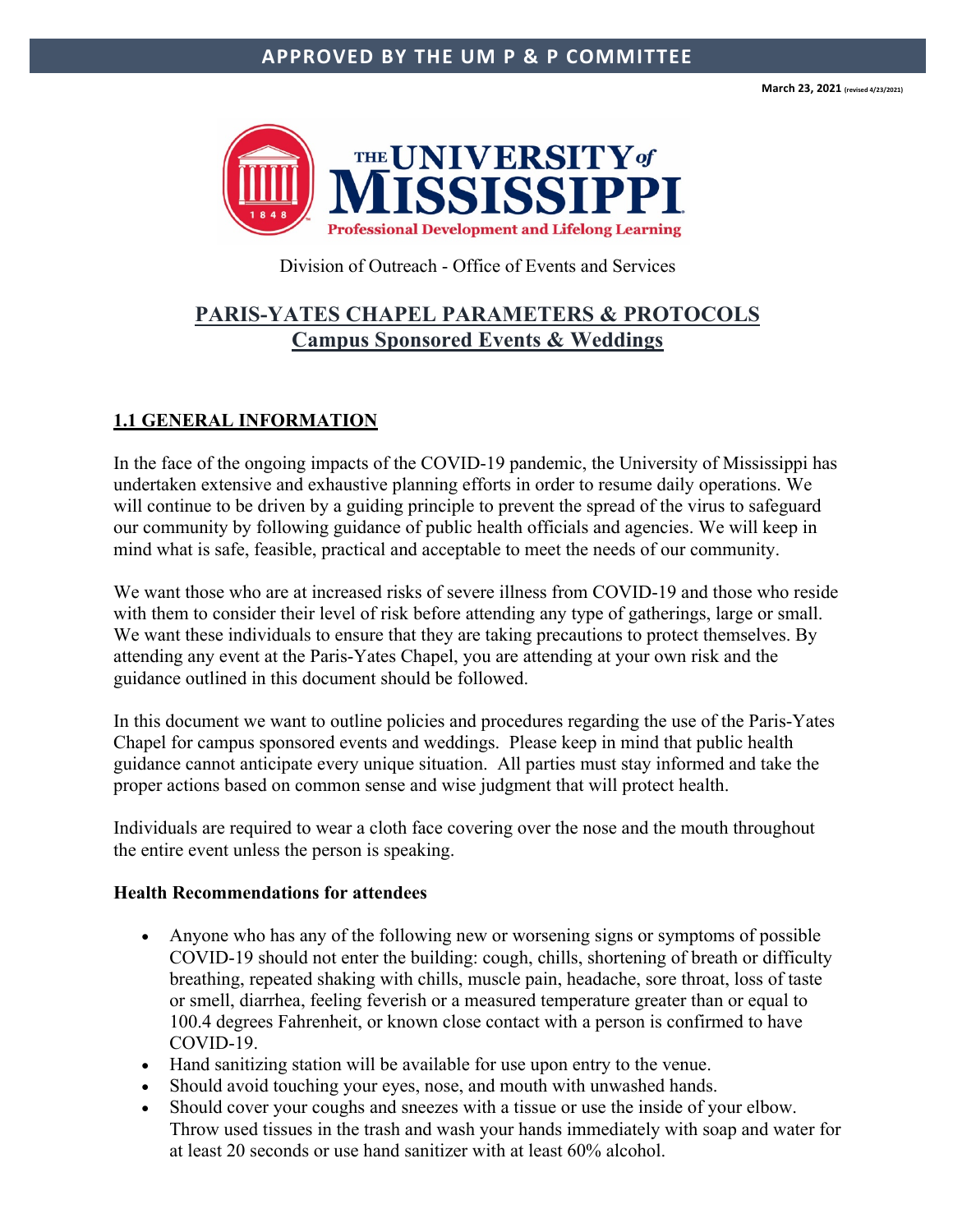### **Recommended Guidelines from the Mississippi State Department of Health**

- Everyone 65 years of age or older should be **fully vaccinated** against COVID-19 prior to attending in-person services (2 weeks after completing vaccination).
- Anyone 16 years or older with high-risk medical conditions should be **fully vaccinated** against COVID-19 prior to attending in-person services (2 weeks after completing vaccination). For a list of high-risk medical conditions, visit: https://www.cdc.gov/coronavirus/2019-ncov/need-extra-precautions/people-withmedical-conditions.html
- MSDH recommends that everyone 16 and older be vaccinated against COVID-19, even if the person had COVID-19 in the past.

#### **Practice social distancing**

- Throughout the entire event, individuals should maintain at least 3 feet (1 meter) from people who are not in the same household.
- Individuals should avoid shaking hands, hugging or any type of touching of others.

#### **Wear Masks**

- All individuals must wear a mask in the building and when around people who don't live in your household, especially when social distancing is difficult.
	- o Note: Masks should **not** be placed on:
		- Babies and children younger than 2 years old
		- Anyone who has trouble breathing or is unconscious
		- Anyone who is incapacitated or otherwise unable to remove the mask without assistance
- Masks are meant to protect other people in case the wearer is unknowingly infected but does not have symptoms.

### **Protect people at risk for severe illness from COVID-19**

• Individuals who have an increased risk of severe illness from COVID-19 should consider the risks and benefits of attending gatherings.

### **1.2 BUILDING ACCESS and SEATING CAPACITY**

- If you receive a key to access the building, the key must be safely picked up from the Jackson Avenue Center at an agreeable time preferably 24 to 48 hours prior to the reservation date. The key must be returned within 24 hours of the end of the event to the key drop box located in the rear of the Jackson Avenue Center.
- The chapel should not be unlocked longer than 30 minutes prior to the reservation start time, unless other arrangements have been with the Chapel Director.
- The maximum existing seating capacity at the Paris Yates Chapel is 200, but this capacity must be less during the duration of the COVID-19 pandemic (or until UM restrictions are lifted). Individuals should maintain at least 3 feet (1 meter) from people